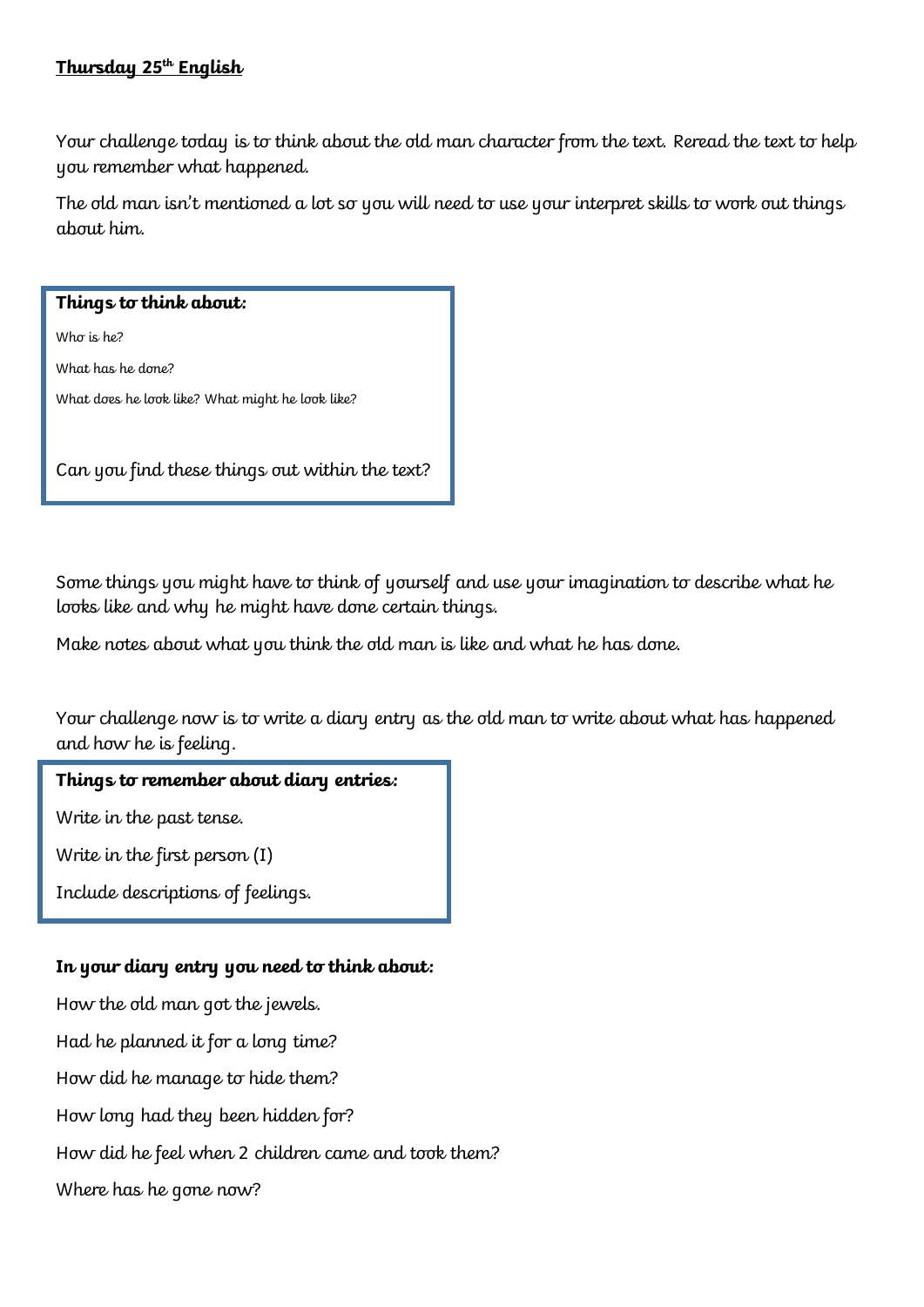# **Adventures at Sandy Cove- Pie Corbett**

"Hurry up," shouted Joe as he climbed over the rocks. Carefully, Rahul followed. The two boys stopped at a rock pool and began to search for shells.

"Hey, what's this?" shouted Joe to Rahul. In the rock pool was a small, black box wrapped in plastic. The boys tugged it loose. What was inside? Joe pressed the silver catch and the lid popped open. The box was full of sparkling jewels!

At that moment, a scruffy old man shouted at the boys. His wolf-like dog barked menacingly. Joe snapped the lid down, picked up the box and the two boys began to scramble over the rocks. They slipped and struggled towards the cliffs.

"Quick! Let's hide in here," said Joe, rushing into a cave. It was dark and damp inside and they could hear water dripping. They felt their way further in and crouched behind a rock. Rahul's heart pounded like a drum. All at once, the scruffy man appeared at the cave mouth. He shone a torch around. The light cast shadows on the cave wall. The children ducked down and kept as still as stone, but the dog could sense them. It padded closer and closer, growling menacingly. Rahul gripped Joe's arm. They could see its white teeth, smell its damp hair and feel it's hot meaty breath.

Suddenly there was a distant shout. 'Here Dog!' hissed the man, roughly grabbing its collar. "Those boys have got away. Quick. After them!" Joe and Rahul held their breath until they could hear the sound of the man and his dog stumbling back across the rocks. They waited for a long while before creeping out. Even though the beach was empty, the boys ran home as fast as they could.

At first Mum didn't believe them. It was only when Joe opened the box that she decided to call the police. When the police arrived they told Mum that the big house up the road had been burgled only the night before. They had spent all day searching for a trace of the jewels. Their only clue had been the footprints of a large dog. Joe shut his eyes. He could imagine the headlines: 'PRICELESS JEWELS FOUND BY SCHOOLBOY DETECTIVES. And there was a reward too!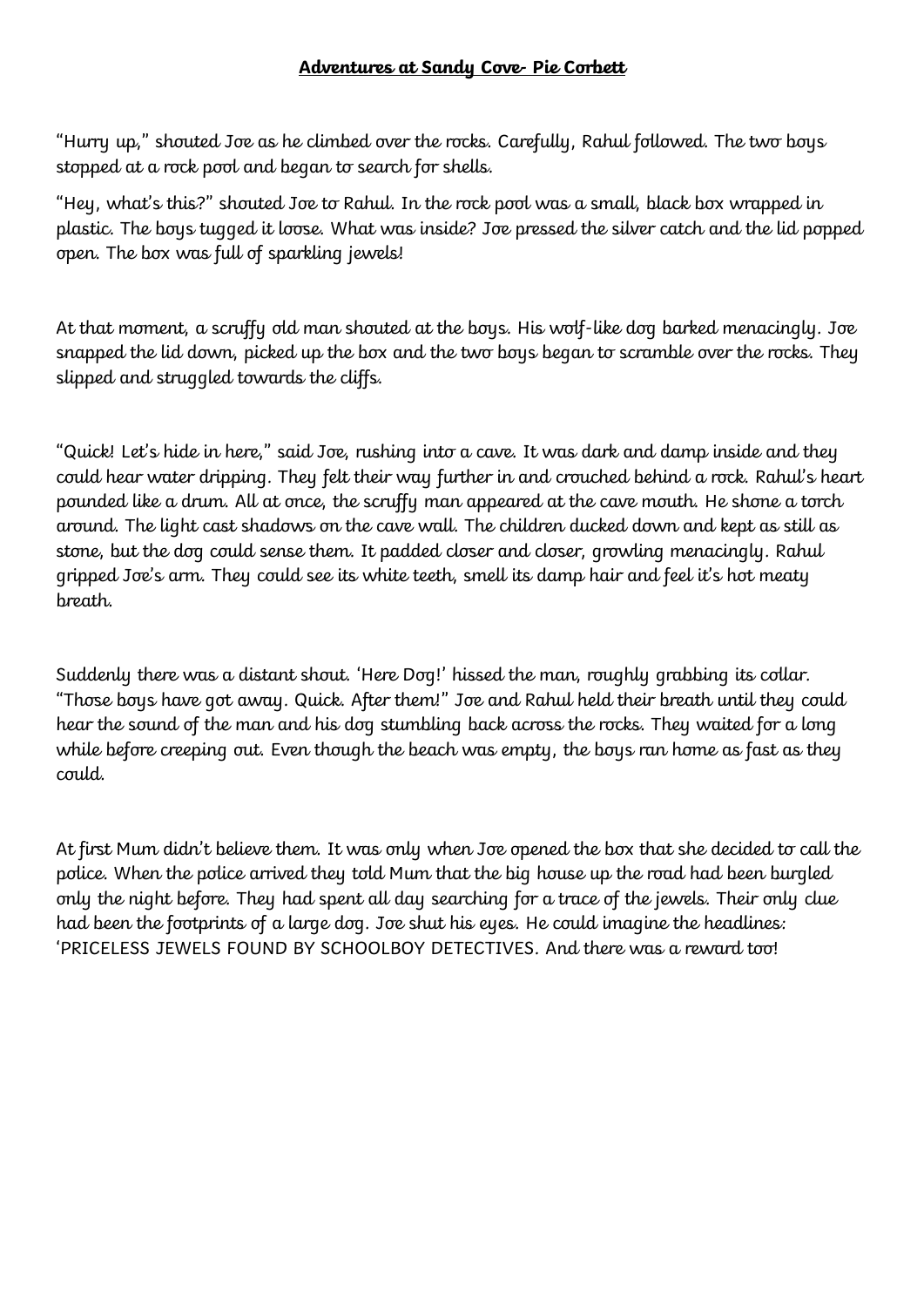#### Steps to Success

|                           | Lockdown work                      |
|---------------------------|------------------------------------|
| Date                      | Thursday 25 <sup>th</sup> February |
| Subject/s                 | English: Short burst write         |
| Learning Objective        | To understand a character.         |
| $\mathbb{C}^{\mathbb{C}}$ |                                    |

|                  |                                                               | <b>SA</b><br>Œ. | ТA |
|------------------|---------------------------------------------------------------|-----------------|----|
| Success Criteria | I can use a text to understand a character.                   |                 |    |
| Ţ⊫               | I can interpret descriptions and work out what a character is |                 |    |
|                  | like.                                                         |                 |    |
|                  | I can write a diary entry from the point of view of $\alpha$  |                 |    |
|                  | character.                                                    |                 |    |
| Support          | Independent<br>Group Work<br>Support                          |                 |    |